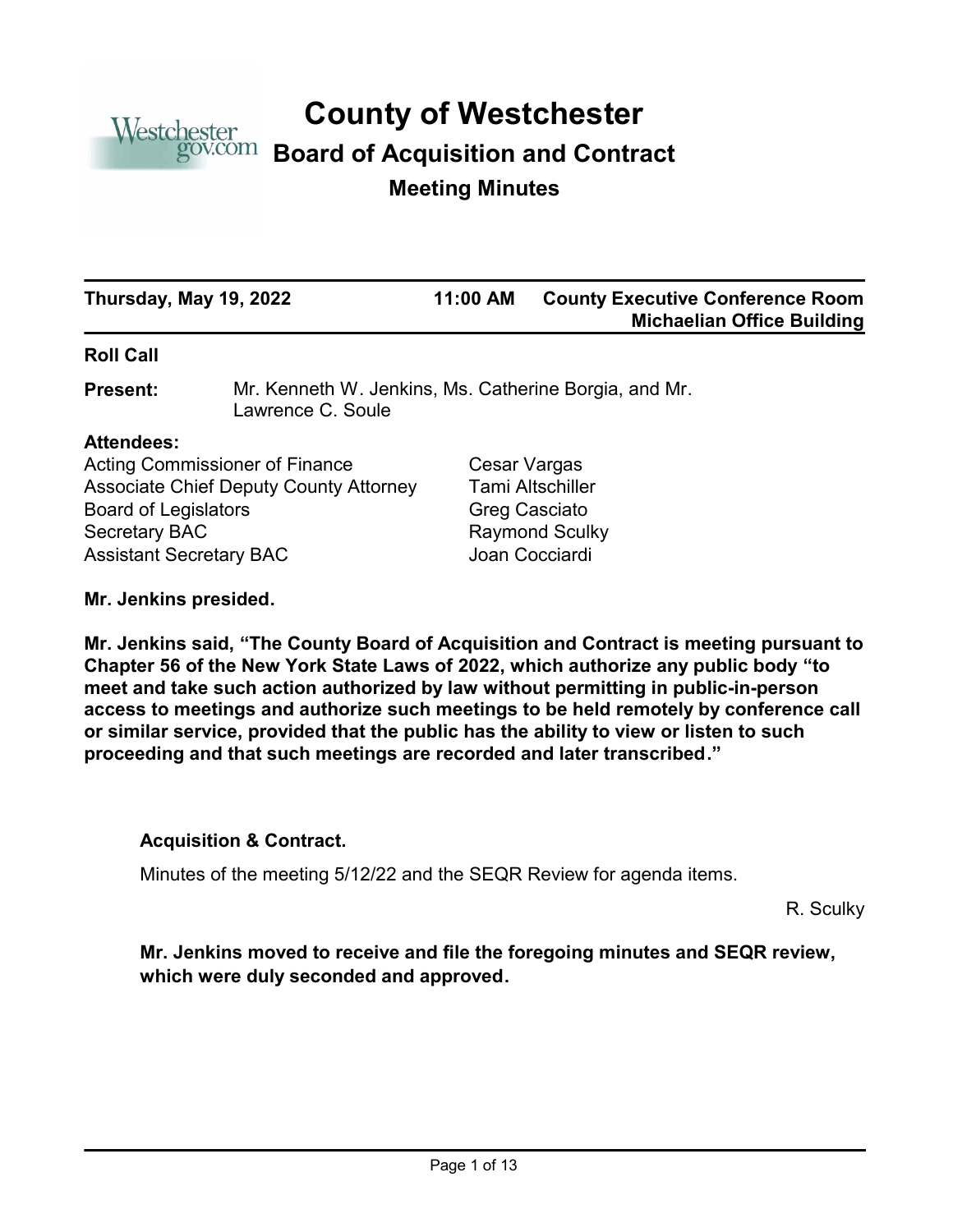**1. [92816](http://westchestercountynyexec.legistar.com/gateway.aspx?m=l&id=/matter.aspx?key=3340)** Board of Legislators - Enter into an agreement with Community Based Services, Inc., to provide in-person and online training to staff members who provide individualized care to people with autism and developmental disabilities in residential and community-based settings for an amount not to exceed \$50,000, from 1/1/22 - 12/31/22, payable half upon contract execution, and half on or about 9/1/22.

C. Borgia

# **Mr. Jenkins moved the Resolution, which was duly seconded and unanimously approved.**

**2. [92818](http://westchestercountynyexec.legistar.com/gateway.aspx?m=l&id=/matter.aspx?key=3341)** County Executive / Board of Legislators - Enter into an agreement with Lincoln Depot Foundation, Inc., to provide historical presentations, school class tours for school youth, special exhibits and other cultural and educational community programming, including historical dramatists of President Lincoln and other notable historic figures designed to preserve the memory and ideals of President Abraham Lincoln, commencing 1/1/22 - 12/31/22, for an amount not to exceed \$36,018.

> G. Latimer C. Borgia

# **Mr. Jenkins moved the Resolution, which was duly seconded and unanimously approved.**

**3. [92819](http://westchestercountynyexec.legistar.com/gateway.aspx?m=l&id=/matter.aspx?key=3342)** Board of Legislators - Pursuant to Section 3(a)(xxi) of the Westchester County Procurement Policy and Procedures, to exempt from procurement an agreement with Youth Service Opportunities Project, Inc.

C. Borgia

# **Mr. Jenkins moved the Resolution, which was duly seconded and unanimously approved.**

4. **92821 Board of Legislators** - Enter into an agreement with Youth Service Opportunities Project, Inc. to provide an intergenerational program that creates meaningful, group conversations between young people and seniors living in their homes and residents of senior living communities, from 1/1/22 - 12/31/22, in an amount not to exceed \$59,679, one-half payable upon execution the other half payable on or about 9/1/22. **[92821](http://westchestercountynyexec.legistar.com/gateway.aspx?m=l&id=/matter.aspx?key=3343)**

C. Borgia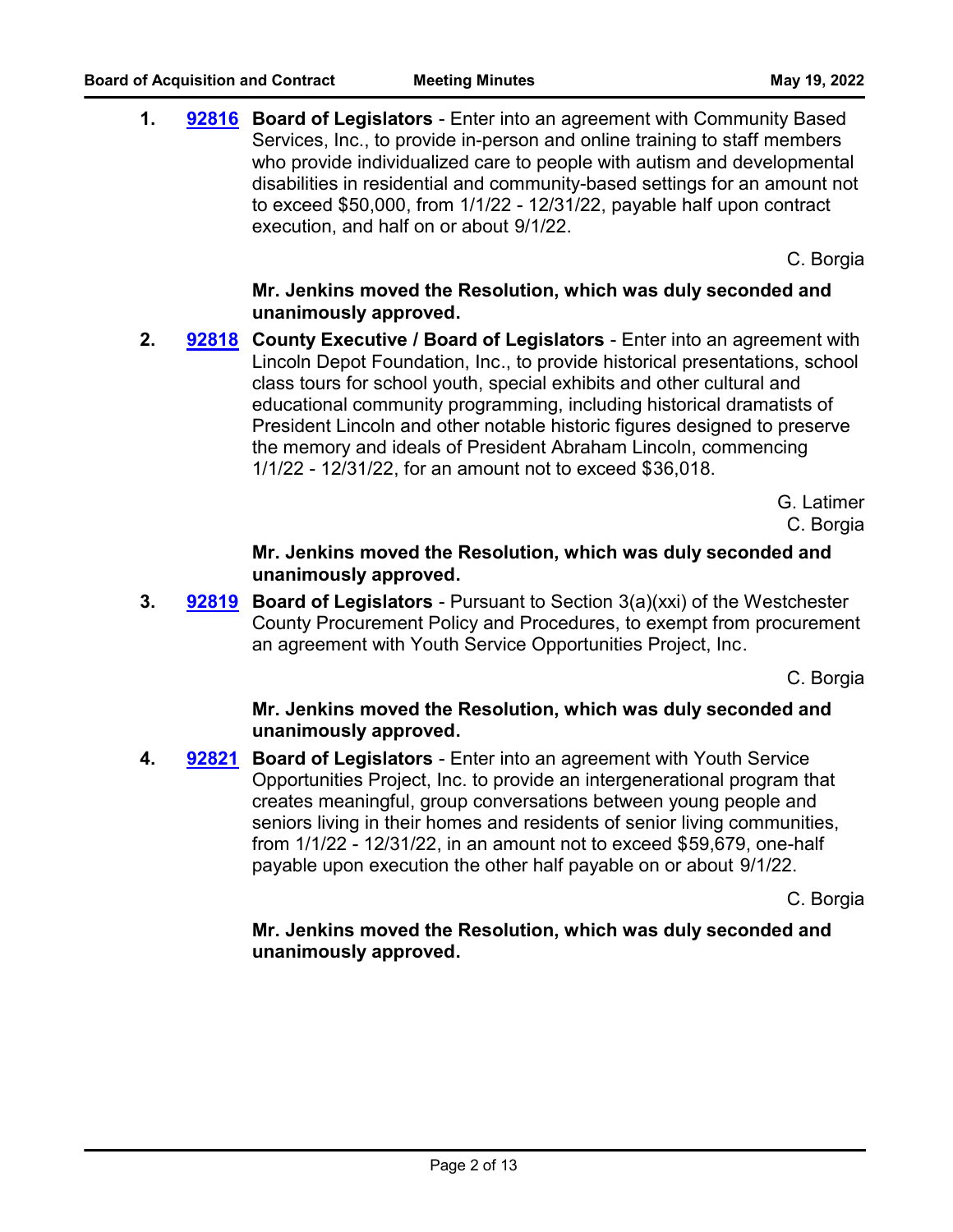**5. [93155](http://westchestercountynyexec.legistar.com/gateway.aspx?m=l&id=/matter.aspx?key=3344)** Information Technology - Amend License Agreement No. IT-1575 with Crown Communication New York, Inc., whereby Crown granted the County a license to place wireless communication service equipment on a tower and in a shelter located on State-owned property adjacent to the Hutchinson River Parkway in the City of New Rochelle for public safety use in order to permit the County to **1)** abandon in place the fire suppression system and uninterruptible power supply system in the State shelter, and **2)** agree to vacate the State shelter with the exception of fire suppression system and uninterruptible power supply system within thirty (30) days of execution of the amendment.

M. Beirne

# **Mr. Jenkins moved the Resolution, which was duly seconded and unanimously approved.**

**6. [92619](http://westchestercountynyexec.legistar.com/gateway.aspx?m=l&id=/matter.aspx?key=3345)** County Attorney - 1) Enter into an agreement with the New York State Office of Indigent Legal Services for the receipt of \$2,793,498 for Distribution #12, to improve the quality of mandated indigent legal services, from 1/1/22 - 12/31/24, and **2)** enter into an agreement with The Legal Aid Society of Westchester County to implement the work plan for Distribution #12, in an amount not to exceed \$2,793,498, to improve the quality of mandated indigent legal services, from 1/1/22 - 12/31/24.

J. Nonna

# **Mr. Jenkins moved the Resolution, which was duly seconded and unanimously approved.**

7. **[92646](http://westchestercountynyexec.legistar.com/gateway.aspx?m=l&id=/matter.aspx?key=3346)** County Attorney - Amend an agreement with the law firm of Bank, Sheer, Seymour & Hashmall, to which Bank Sheer agreed to provide legal services and representation to the County, in an "of counsel" capacity to the County Attorney, as needed, in connection with civil litigation in which the County is or may become involved pursuant to the County's liability and casualty self-insurance program from 1/1/18 - 12/31/21, by extending the term for the period from 1/1/22 - 12/31/23, and that for the years 2022 - 2023, the total aggregate amount to be expended under the renewal term of the foregoing agreement shall not exceed \$200,000.

J. Nonna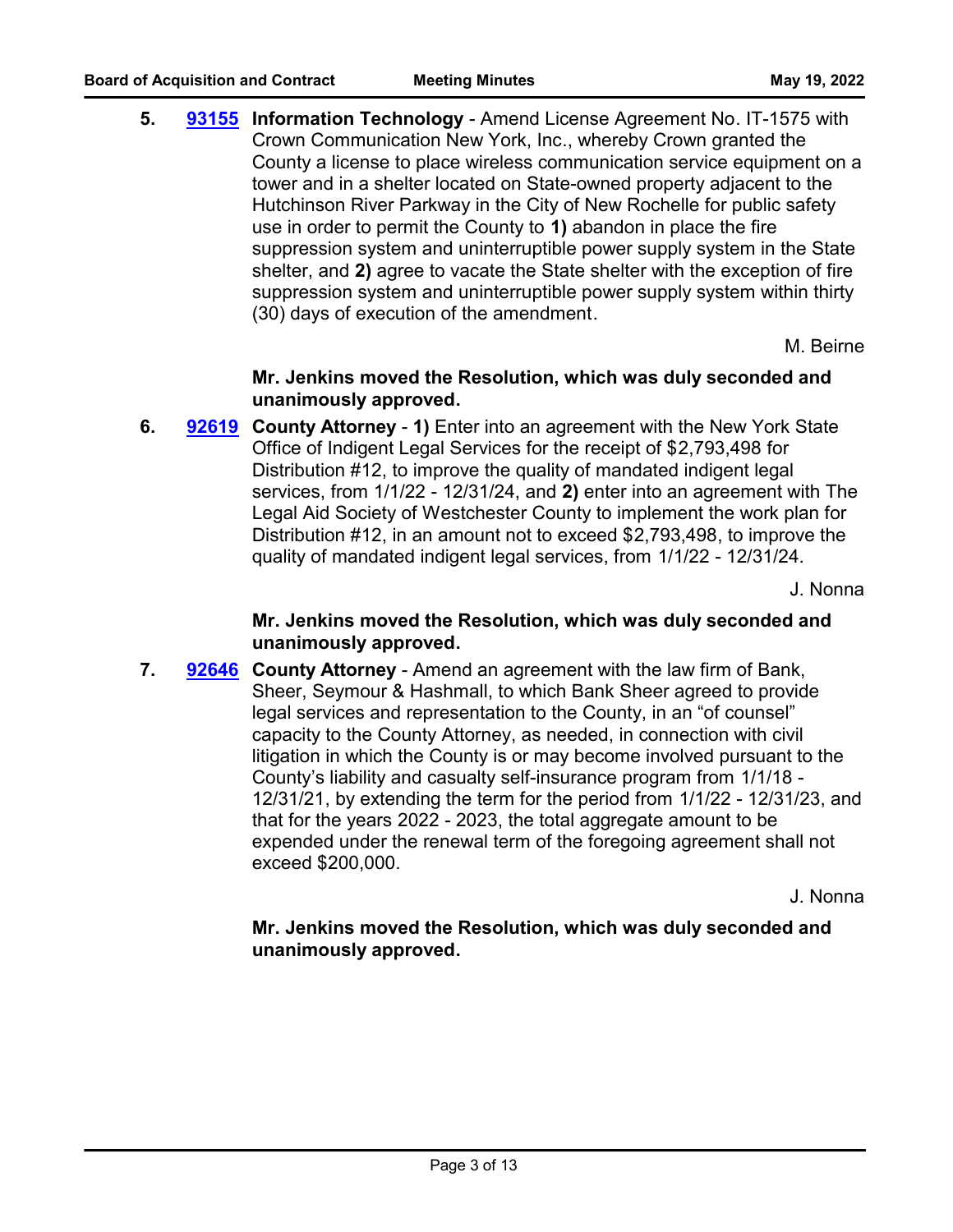**8. Planning** - Enter into an Inter-municipal Developer Agreement with the **[92893](http://westchestercountynyexec.legistar.com/gateway.aspx?m=l&id=/matter.aspx?key=3374)** City of Yonkers and La Mora, LLC, its successors or assigns, to fund the construction of certain infrastructure improvements, including but not limited to, on-site and street paving, curbing, sidewalks, storm water detention, drainage systems, sanitary sewer system, water lines, lighting, signage, landscaping, construction management, County administrative costs and other related work in support of the affordable housing development to be constructed at 23 Mulberry Street in the City of Yonkers in an amount not to exceed \$3,500,000 from Capital Project BPL1A-Housing Implementation Fund II and to grant and accept all necessary property rights in connection therewith.

N. Drummond

#### **Mr. Jenkins moved the Resolution, which was duly seconded and unanimously approved.**

**9. 93208 Planning - Enter into agreements with the property owner Chabad** Lubavitch of Rivertowns and Altavista Lead Improvement Inc., in the total amount of \$103,199.25 of which a grant in the amount of \$73,199.25 will be provided by the Lead Safe Westchester program and \$30,000 provided by the Community Development Block Grant Property Improvement Program, pursuant to approved budgets for the lead abatement project at the property located at 256 Broadway, in the Village of Dobbs Ferry, with both agreements for a term of 6/1/22 - 5/31/23. **[93208](http://westchestercountynyexec.legistar.com/gateway.aspx?m=l&id=/matter.aspx?key=3347)**

N. Drummond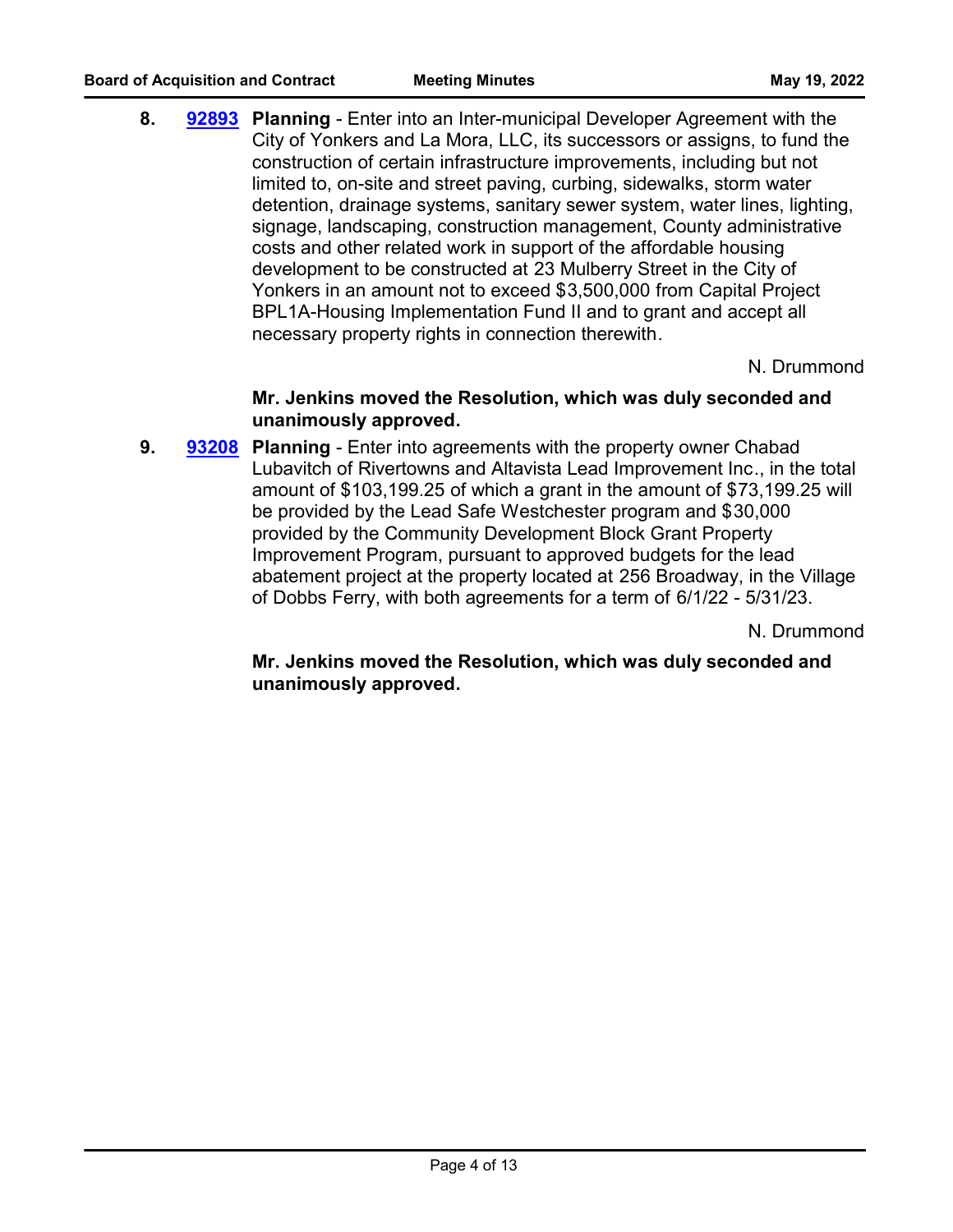**10. [93158](http://westchestercountynyexec.legistar.com/gateway.aspx?m=l&id=/matter.aspx?key=3348)** Emergency Services - Enter into an agreement with HB Communications, Inc., and One Diversified, LLC ("OD"), pursuant to which: **1)** HB will assign to OD, effective 2/20/22, all of HB's right, title, privilege, interest, obligation, and duty of performance in, to, and under HB's agreement with the County, for which HB was to provide the County with maintenance, service, and repair for the audio/visual system at the County's Emergency Operations Center and the County's Alternate Emergency Operations Center, for an amount not-to-exceed \$98,334, payable in an amount of \$32,778 per year, for a period commencing upon execution and continuing for three (3) years thereafter, with the County having the sole option to extend the term of the agreement for up to two (2) additional one (1) year periods thereafter on the same terms and conditions as the Initial Term, except that the cost for the first option term would be \$33,434 and the cost for the second option term would be 34,437, **2)** HB will waive, as of the Effective Date, any and all claims, causes of action, and rights against the County that it now has, or may have in the future, in connection with the agreement; and **3)** OD will accept the Assignment from HB and, accordingly, agree to perform under the agreement, as of the Effective Date, and through the remainder of its term, as the term may be extended in accordance with the Option Terms, as if OD were an original party to the agreement, with all terms and conditions of the agreement remaining in full force and effect; and **4)** the County will consent to the Assignment.

R. Wishnie

# **Mr. Jenkins moved the Resolution, which was duly seconded and unanimously approved.**

**11. [92649](http://westchestercountynyexec.legistar.com/gateway.aspx?m=l&id=/matter.aspx?key=3349)** Social Services - Pursuant to Section 3(a)(xxi) of the Westchester County Procurement Policy and Procedures, to exempt from procurement an agreement with Nexgen, Inc.

L. Townes

# **Mr. Jenkins moved the Resolution, which was duly seconded and unanimously approved.**

**12. [92650](http://westchestercountynyexec.legistar.com/gateway.aspx?m=l&id=/matter.aspx?key=3350)** Social Services - Enter into an agreement with Nexgen, Inc., to provide content management, application and database maintenance, user support/training and project management for the Department of Social Services digital Child Welfare Manual, from 1/1/22 - 12/31/22 in an amount not to exceed \$115,751.

L. Townes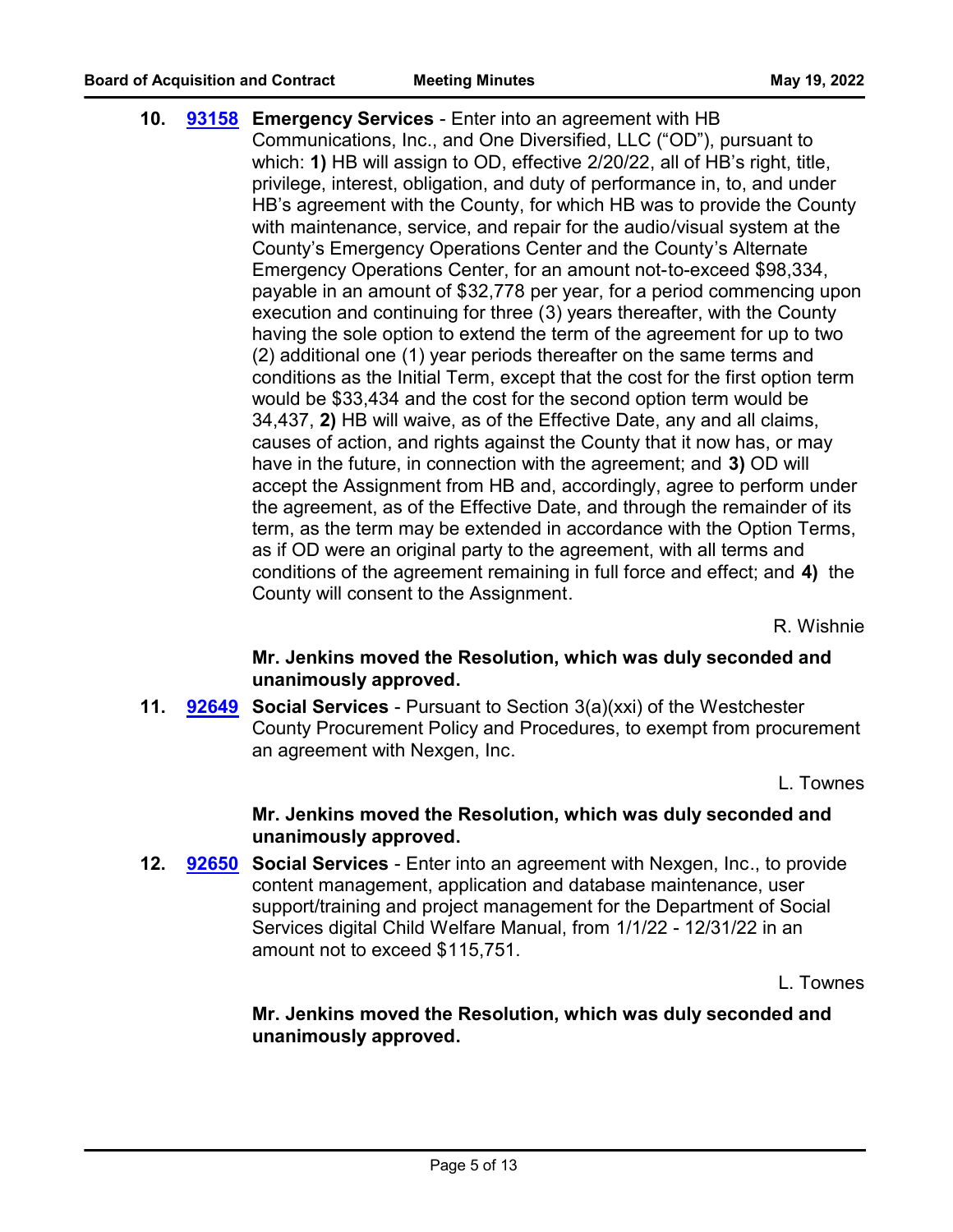**13. [92674](http://westchestercountynyexec.legistar.com/gateway.aspx?m=l&id=/matter.aspx?key=3351)** Social Services - Enter into an agreement with The Mental Health Association of Westchester County, Inc., to provide therapy services under the "Functional Family Therapy - Child Welfare" program in order to assist families and children with multiple risk factors, where there has been physical abuse and/or neglect of a child aged 0-17, from 1/1/22 - 12/31/22, for an amount not to exceed \$650,000.

L. Townes

# **Mr. Jenkins moved the Resolution, which was duly seconded and unanimously approved.**

**14. [92758](http://westchestercountynyexec.legistar.com/gateway.aspx?m=l&id=/matter.aspx?key=3352)** Social Services - Renew the agreement with the Westchester Institute for Human Development for the provision of pediatric medical services to children placed in DSS foster care by amending the agreement, in order to extend the contract term from 4/1/22 - 3/31/23 and increase the not-to-exceed amount by an additional \$315,820, to compensate WIHD for services rendered during the renewal term.

L. Townes

# **Mr. Jenkins moved the Resolution, which was duly seconded and unanimously approved.**

**15. [92798](http://westchestercountynyexec.legistar.com/gateway.aspx?m=l&id=/matter.aspx?key=3353)** Social Services - Pursuant to Section 3(a)(xxi) of the Westchester County Procurement Policy and Procedures, to exempt from procurement an agreement with Child Care Council of Westchester, Inc.

L. Townes

# **Mr. Jenkins moved the Resolution, which was duly seconded and unanimously approved.**

**16. [92799](http://westchestercountynyexec.legistar.com/gateway.aspx?m=l&id=/matter.aspx?key=3354)** Social Services - Enter into an agreement with the Child Care Council of Westchester, Inc., to provide the services of a Subsidy Support Specialist who will help to identify and assist eligible families with successful navigation through the Child Care Subsidy System, from 1/1/22 - 12/31/22, in an amount not to exceed \$79,354.

L. Townes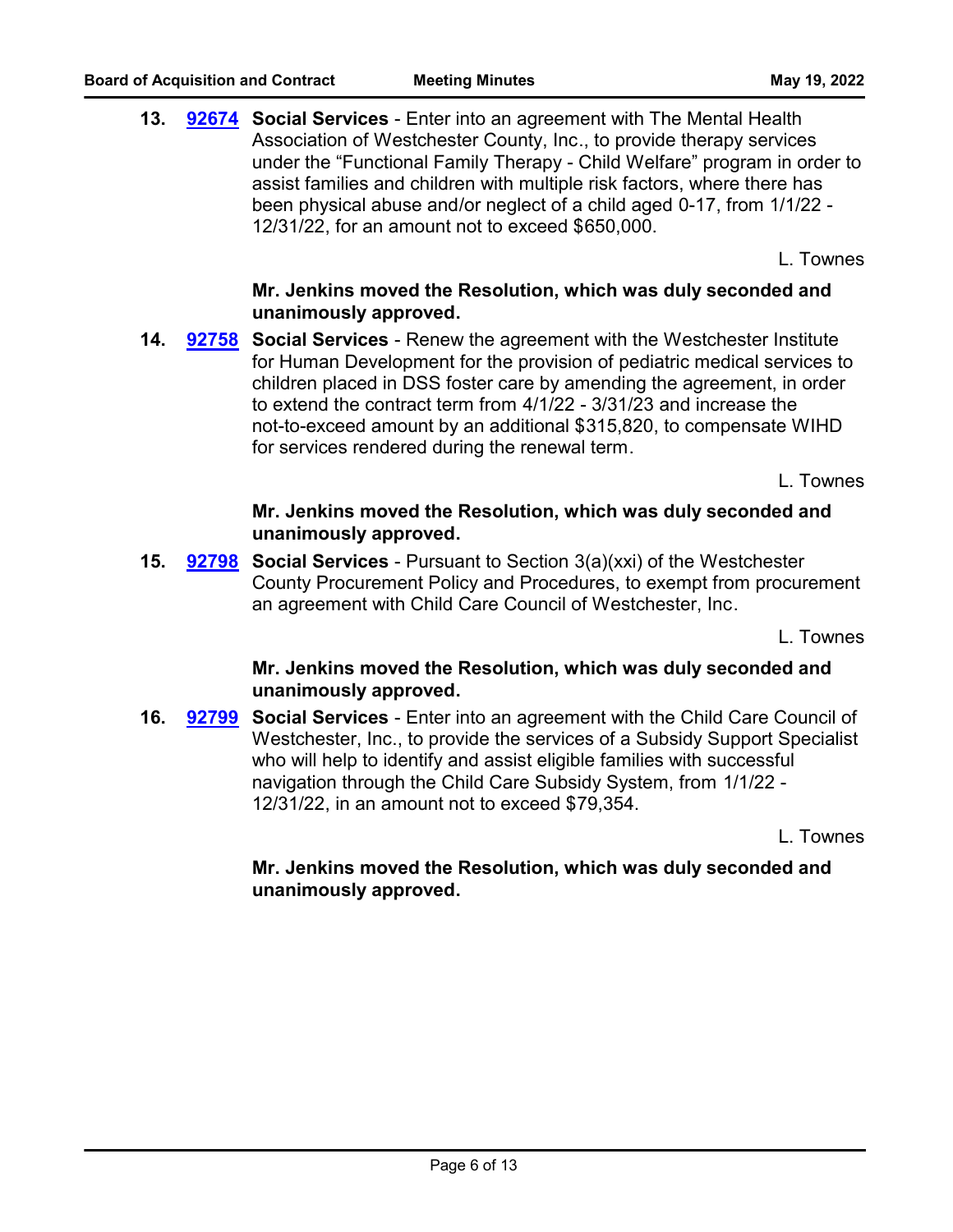**17. [93036](http://westchestercountynyexec.legistar.com/gateway.aspx?m=l&id=/matter.aspx?key=3355)** Social Services - Pursuant to Section 3(a)(xxi) of the Westchester County Procurement Policy and Procedures, to exempt from procurement an agreement with the Child Care Council of Westchester, Inc., to provide registration activities for school-age child care providers and registered family day care providers and to conduct mandated investigations, oversee fingerprinting of care providers and their employees, and the processing of complaints registered against child care providers, from 1/1/22 - 12/31/22.

L. Townes

#### **Mr. Jenkins moved the Resolution, which was duly seconded and unanimously approved.**

**18. [93037](http://westchestercountynyexec.legistar.com/gateway.aspx?m=l&id=/matter.aspx?key=3356)** Social Services -1) Enter into a Memorandum of Understanding with the New York State Office of Children and Family Services to receive a grant in the amount of \$889,450 which the County would utilize to provide registration activities for school-age child care providers and registered family day care providers and conduct mandatory investigations, oversee fingerprinting of care providers and their employees, and process complaints registered against child care providers (the "Services"), from 1/1/22 - 12/31/22, and **2)** enter into a separate agreement with the Child Care Council of Westchester, Inc. to provide the Services, from 1/1/22 - 12/31/22, in an amount not to exceed \$844,977.

L. Townes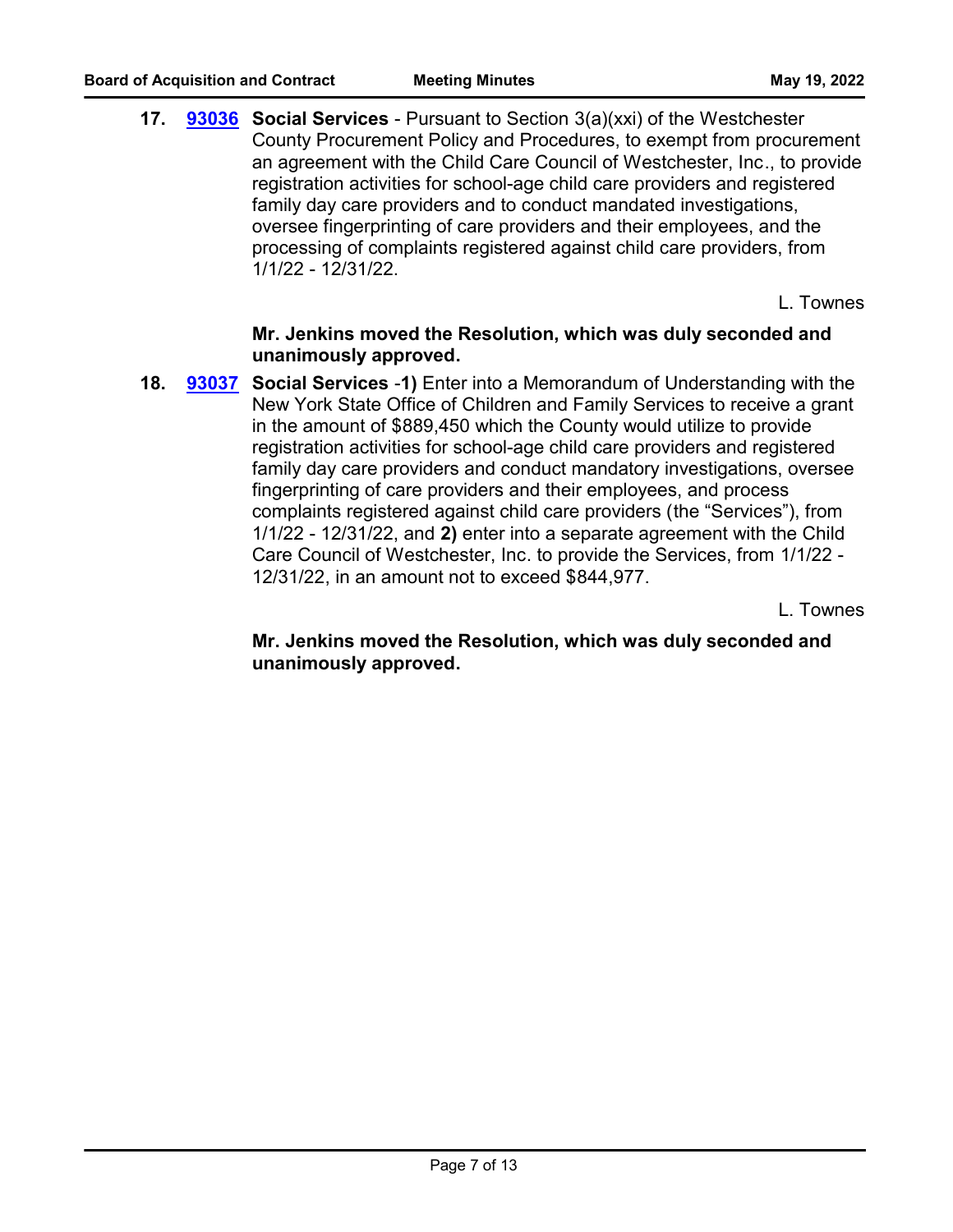**19. [93136](http://westchestercountynyexec.legistar.com/gateway.aspx?m=l&id=/matter.aspx?key=3357)** Social Services - 1) Retroactively amend a 8/9/19 resolution, which authorized the County of Westchester, acting by and through its Department of Social Services, Office of Workforce Development, on behalf of the Westchester Putnam Local Workforce Development Board ("WDB"), to enter into a subgrant agreement with STRIVE® International, Inc. ("STRIVE®") in the amount of \$730,000 for which the County would provide various reentry and workforce development services to youth who are involved with the juvenile justice system and who reside in high poverty and high crime neighborhoods in County under the STRIVE® Future Leaders Young Adult Initiative Reentry Project, from 10/1/18 - 9/20/21, is hereby amended to reflect: **a)** an extension of the term of the Subaward agreement from 10/1/21 - 6/30/22; and **b)** an increase the not-to-exceed amount by an additional \$145,873, for a new amount not-to-exceed of \$875,873; and **2)** retroactively amend an agreement with Westhab, Inc., for which Westhab, Inc., agreed to administer the Program, from 1/1/19 - 8/30/21, for a total aggregate amount not to exceed \$635,100, in order to: **a)** extend the term of the agreement from 9/1/21 - 6/30/22; and **b)** increase the not-to-exceed amount by an additional \$126,800, from an amount not-to-exceed \$635,100, to a new total amount not-to-exceed \$761,900.

L. Townes

**Mr. Jenkins moved the Resolution, which was duly seconded and unanimously approved.**

20. [93176](http://westchestercountynyexec.legistar.com/gateway.aspx?m=l&id=/matter.aspx?key=3358) DPW/Transportation / County Executive/Ctywide Admin Svc / Social **Services -** Enter into an agreement with the State of New York, acting by and through its Department of Labor ("NYSDOL"), for which NYSDOL will grant to the County a license for the use and occupancy of approximately 158 square feet of space at the NYSDOL Offices located at 28 Wells Avenue, Yonkers, New York, from 4/1/22 - 3/31/23, for an annual cost not to exceed \$3,572.16, under the listed terms and conditions.

> H. Greechan C. Steers L. Townes

# **This resolution was withdrawn by department.**

21. **[93177](http://westchestercountynyexec.legistar.com/gateway.aspx?m=l&id=/matter.aspx?key=3359) Social Services** - Enter into an agreement with Family Service Society of Yonkers, Inc., in the amount not to exceed \$504,968, from 6/1/22 - 5/31/23, to provide housing and supportive services for physically disabled homeless adults under the United States Department of Housing and Urban Development's ("HUD") Homestead Program.

L. Townes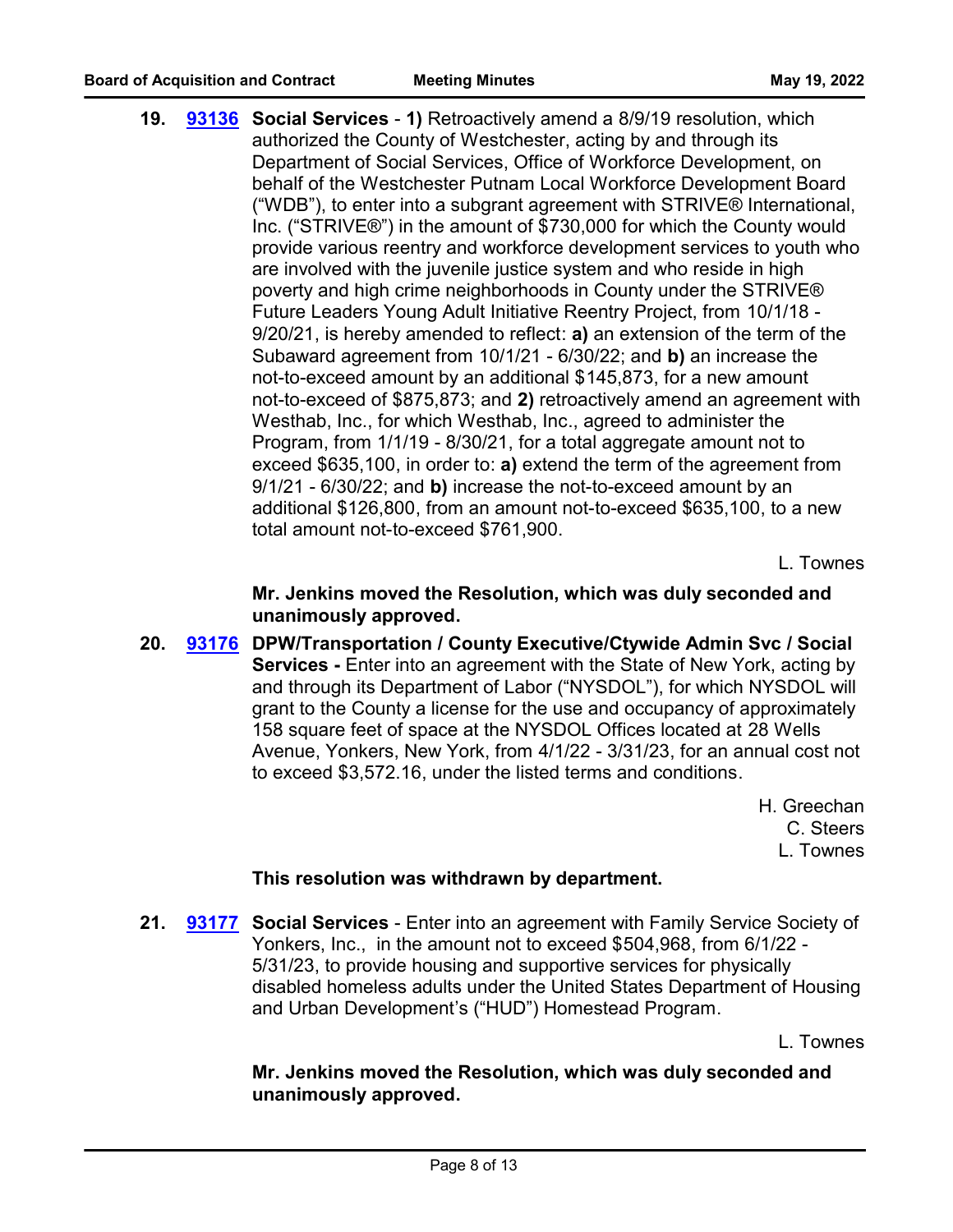22. **[93044](http://westchestercountynyexec.legistar.com/gateway.aspx?m=l&id=/matter.aspx?key=3360)** Senior Programs and Services - Enter into agreements with the Westchester Jewish Community Services, Inc., and the Young Women's Christian Association of Yonkers, to administer nutrition and nutrition-related programs for the elderly pursuant to Titles IIIC-1, IIIC-2, and NSIP of the Older Americans Act for a total aggregate amount not-to-exceed \$36,800 in the individual amounts set forth in the listed Schedule "A", for the program period commencing retroactive to 1/1/22 - 12/31/22, noting that the period for NSIP shall commence retroactive to 10/1/21 - 9/30/22. The Contractors are required to contribute an aggregate amount not to exceed \$10,415 to the III-C Programs in the individual amounts also listed in Schedule "A".

M. Carpenter

#### **Mr. Jenkins moved the Resolution, which was duly seconded and unanimously approved.**

**23. [93108](http://westchestercountynyexec.legistar.com/gateway.aspx?m=l&id=/matter.aspx?key=3361)** Senior Programs and Services - 1) Enter into a grant agreement with the New York State Office for the Aging to accept a grant in an amount not-to-exceed \$406,157 under the Consolidated Appropriations Act, HDC5, federal funds for services to be provided in accordance with Title III-C-2 of the Older Americans Act, for a term commencing retroactive to 12/27/20 - 9/30/22; and **2)** enter into agreements with Westchester Jewish Community Services, Inc., and The Young Women's Christian Association of Yonkers to provide nutrition and nutrition-related services in accordance with Title III-C-2 of the Older Americans Act, for an aggregate amount not to exceed \$8,122 in the individual not-to-exceed amounts of \$4,061, in Consolidated Appropriations Act, HDC5 federal funds, payable pursuant to an approved budget, commencing retroactive to 12/27/20 - 9/30/22.

M. Carpenter

# **Mr. Jenkins moved the Resolution, which was duly seconded and unanimously approved.**

**24. [93160](http://westchestercountynyexec.legistar.com/gateway.aspx?m=l&id=/matter.aspx?key=3362)** Community Mental Health - Enter into an agreement, pursuant to Articles 25 and 41 of the New York State Mental Hygiene Law, with the Westchester County Health Care Corporation ("WCHCC"), for which WCHCC will provide community mental health services, including clinic treatment and court-ordered assertive community treatment services to adults with serious mental illness, from 1/1/22 - 12/31/26, for a total amount not-to-exceed \$1,142,997.

M. Orth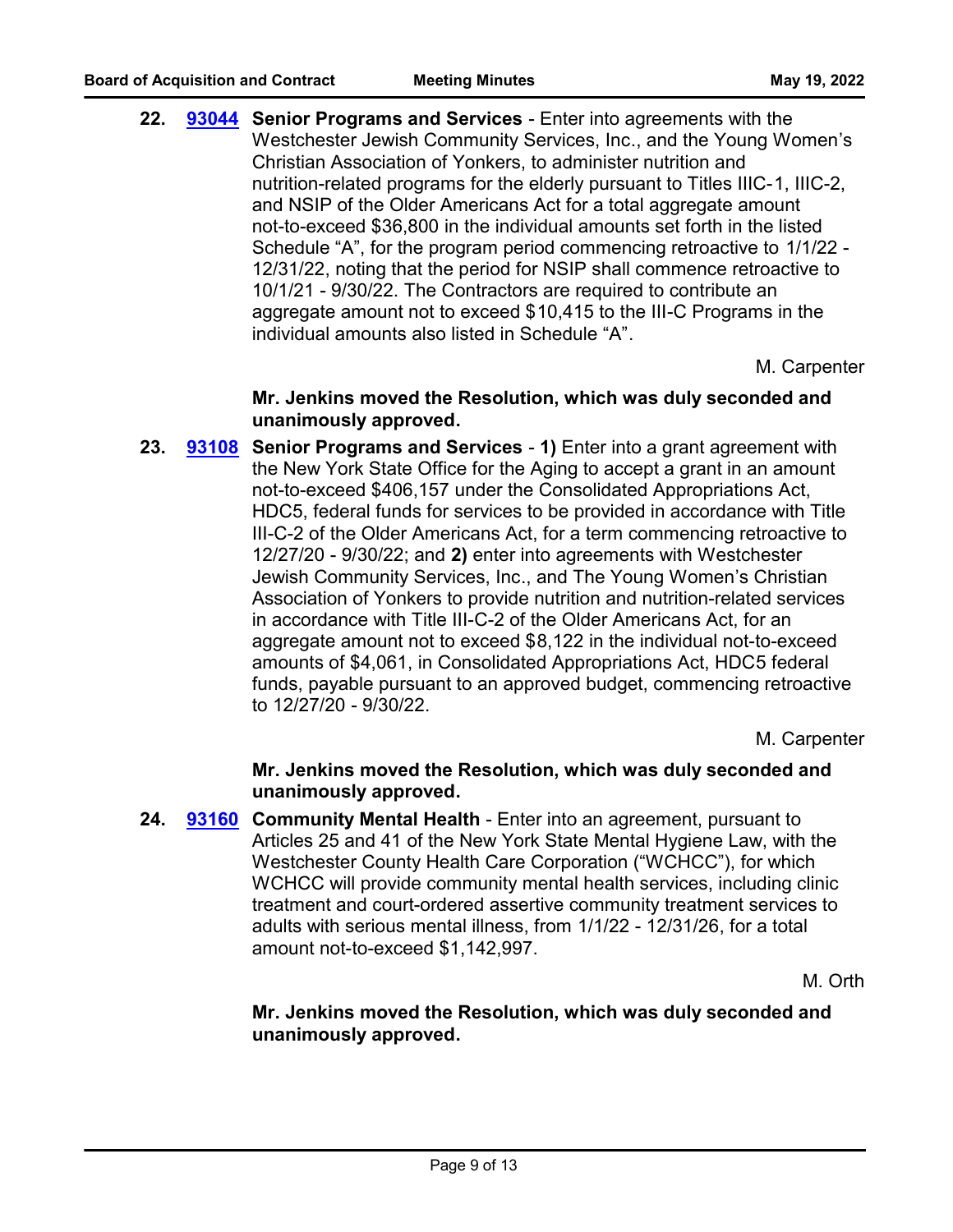**25. <u>[93227](http://westchestercountynyexec.legistar.com/gateway.aspx?m=l&id=/matter.aspx?key=3363)</u> Health** - Amend a 4/22/22 agreement with Mount Sinai Hospital, for COVID-19 screening testing services for students, teachers and staff in public and private schools in grades kindergarten through grades 12 for a not to exceed amount of \$13,430,697, when combined with the agreements with Mirimus, Inc. and Quadrant Biosciences, Inc., for a renewal term to commence on 1/1/22 - 7/31/22, in order to change the commencement date of the second amendment from upon execution (4/22/22) **to** 4/7/22.

S. Amler

#### **Mr. Jenkins moved the Resolution, which was duly seconded and unanimously approved.**

26. **[92803](http://westchestercountynyexec.legistar.com/gateway.aspx?m=l&id=/matter.aspx?key=3364)** College - Amend a 3/24/22 approved resolution, to award Contract No. WCC-22-671 for uniformed security services for Westchester Community College to the low bidder, Universal Protection Service, LLC dba Allied Universal Security Services, from 9/1/22 - 8/31/23, for a total fee not to exceed \$2,835,227.76, is hereby amended to reflect the fact that the County shall have the option to extend the agreement for up to four (4) additional one-year periods.

B. Miles

# **Mr. Jenkins moved the Resolution, which was duly seconded and unanimously approved.**

**27.** [92815](http://westchestercountynyexec.legistar.com/gateway.aspx?m=l&id=/matter.aspx?key=3365) College - Contract No. WCC-18-901 with Worth Construction Co., Inc., for Student Center/Bookstore Connection, Westchester Community College, Westchester County, New York. Acceptance of completed work and approval of Final Contract Amount of \$3,911,871.94.

B. Miles

# **Mr. Jenkins moved the Resolution, which was duly seconded and unanimously approved.**

28. **[92820](http://westchestercountynyexec.legistar.com/gateway.aspx?m=l&id=/matter.aspx?key=3366)** College -Contract No. WCC-19-912 with J&M Heating and Air Conditioning, Inc., for Library Building Chiller Replacement, Westchester Community College, Westchester County, New York. Acceptance of completed work and approval of Final Contract Amount of \$1,045,000.

B. Miles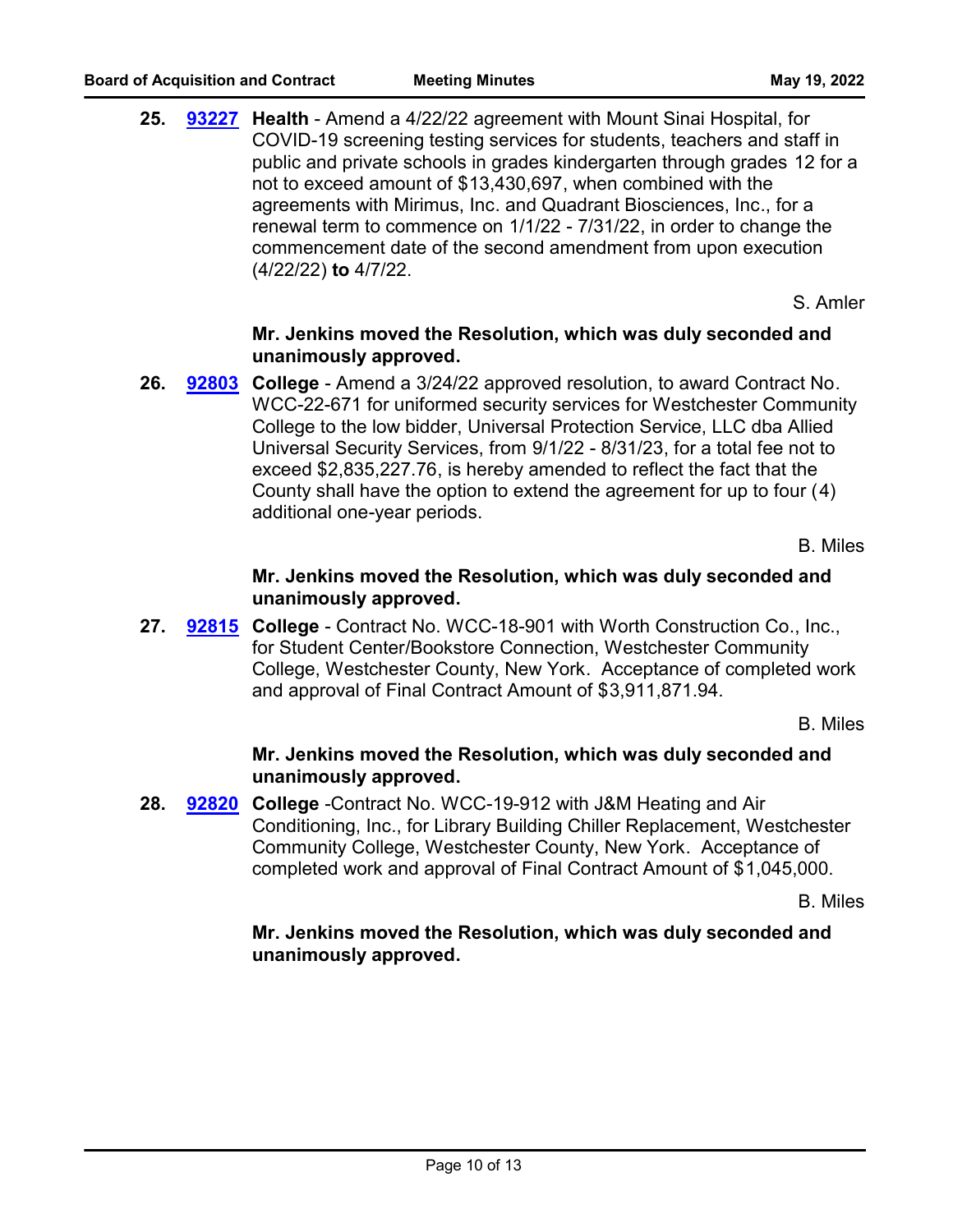**29. [92987](http://westchestercountynyexec.legistar.com/gateway.aspx?m=l&id=/matter.aspx?key=3367)** College - Enter into an agreement with the Yonkers School District acting by and through its Board of Education to utilize portions of the Saunders High School on June 7 and June 9, 2022 for the WEOC's graduation ceremonies, for a cost not to exceed \$2,500.

B. Miles

# **Mr. Jenkins moved the Resolution, which was duly seconded and unanimously approved.**

**30. District Attorney** - Enter into a grant agreement with the New York State **[93138](http://westchestercountynyexec.legistar.com/gateway.aspx?m=l&id=/matter.aspx?key=3368)** Division of Criminal Justice Services to accept a grant in an amount not to exceed \$500,175 in State Funds, for the District Attorney's Office to operate the Aid to Prosecution Program, from 4/1/22 - 3/31/23.

M. Rocah

# **Mr. Jenkins moved the Resolution, which was duly seconded and unanimously approved.**

**31.** [92701](http://westchestercountynyexec.legistar.com/gateway.aspx?m=l&id=/matter.aspx?key=3369) DPW/Transportation - Contract No. 20-534 with ELQ Industries, Inc., for Kemeys Cove Force Main Rehabilitation, Phase I - Interim Repair, Ossining Sanitary Sewer District, Village of Ossining, New York. Acceptance of completed work and approval of Final Contract Amount of \$346,191.79.

H. Greechan

#### **Mr. Jenkins moved the Resolution, which was duly seconded and unanimously approved.**

**32. [93074](http://westchestercountynyexec.legistar.com/gateway.aspx?m=l&id=/matter.aspx?key=3370)** DPW/Transportation - Amend Agreement No. 13-919 with GHD Consulting Services Inc., be amended to provide for additional engineering services in connection with the Woodlands Lake Dam Rehabilitation, V. E. Macy Park, Irvington, New York. The Consultant shall provide additional design services during construction associated with this project, and that for additional services rendered proposal, GHD Consulting Services Inc., shall be paid a fee of \$32,000, increasing the total maximum fee to \$410,700.

H. Greechan

# **Mr. Jenkins moved the Resolution, which was duly seconded and unanimously approved.**

**33. [93165](http://westchestercountynyexec.legistar.com/gateway.aspx?m=l&id=/matter.aspx?key=3371)** DPW/Transportation - Contract No. 22-204 for Maintenance and Service of Integrated Security System, Norwood E. Jackson Correctional Center, Valhalla Campus, Valhalla, New York. Advertise for bids.

H. Greechan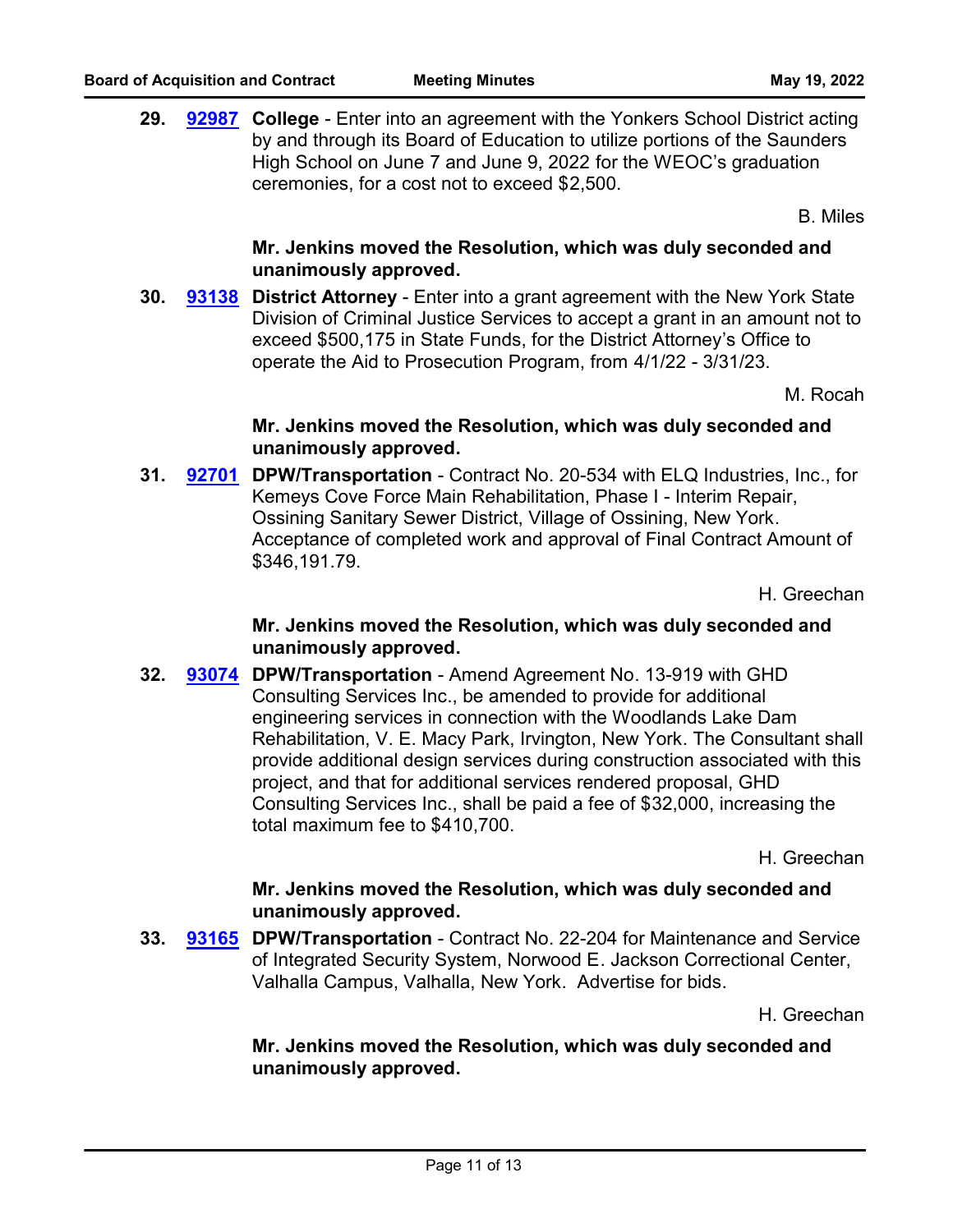**34. [93166](http://westchestercountynyexec.legistar.com/gateway.aspx?m=l&id=/matter.aspx?key=3372)** DPW/Transportation - Contract No. 22-205 for Roofing Repairs and Services at DPW Maintained Facilities, Westchester County, New York. Advertise for bids.

H. Greechan

**Mr. Jenkins moved the Resolution, which was duly seconded and unanimously approved.**

**35. DPW/Transportation / County Executive/Office for the Disabled** - **[93363](http://westchestercountynyexec.legistar.com/gateway.aspx?m=l&id=/matter.aspx?key=3375)** Amend Agreement No. DOTOP04-20 with ACT Now Limousine Services, Inc., to provide paratransit car services for a term from 1/1/20 - 12/31/24, for an amount not to exceed \$14,733,310, with the County having an option to renew the term for five additional years, in order to increase the per-trip rate, retroactive to 1/1/22, due to substantial unanticipated increases in ACT Now's operating expenses, and increase the amount by an additional \$450,000 to a new total amount not to exceed \$15,183,310.

> H. Greechan E. Latainer

# **Mr. Jenkins moved the Resolution, which was duly seconded and unanimously approved.**

**36. DEF** - Renew and amend Contract No. EF-2005, with Permadur **[92795](http://westchestercountynyexec.legistar.com/gateway.aspx?m=l&id=/matter.aspx?key=3373)** Industries Inc. d/b/a Sissco, to provide Inspection and Repair of Cranes & Hoists at Various Locations, Department of Environmental Facilities, Westchester County, New York, and thereby, **a)** increase the amount of the agreement by \$146,570 from an amount of \$146,570, to a new amount of \$293,140, and **b)** extend the termination date of the agreement from, 6/30/22 **to** 6/30/24.

V. Kopicki

# **Mr. Jenkins moved the Resolution, which was duly seconded and unanimously approved.**

**37. [93407](http://westchestercountynyexec.legistar.com/gateway.aspx?m=l&id=/matter.aspx?key=3376)** County Executive - Enter into a Facilities Use Agreement with Pace University School of Law, for use of meeting space at its law school in White Plains to host the HPN Master Plan Public Hearing on Tuesday, May 24, 2022, between the hours of 3:00 pm and 8:30 pm, at no charge to the County, but the County shall provide defense and indemnification.

K. Jenkins

# **Mr. Jenkins moved the Resolution, which was duly seconded and unanimously approved.**

There being no further business, the Chair declared the meeting adjourned. All approved resolutions are on file electronically with the Board of Acquisition and Contract.